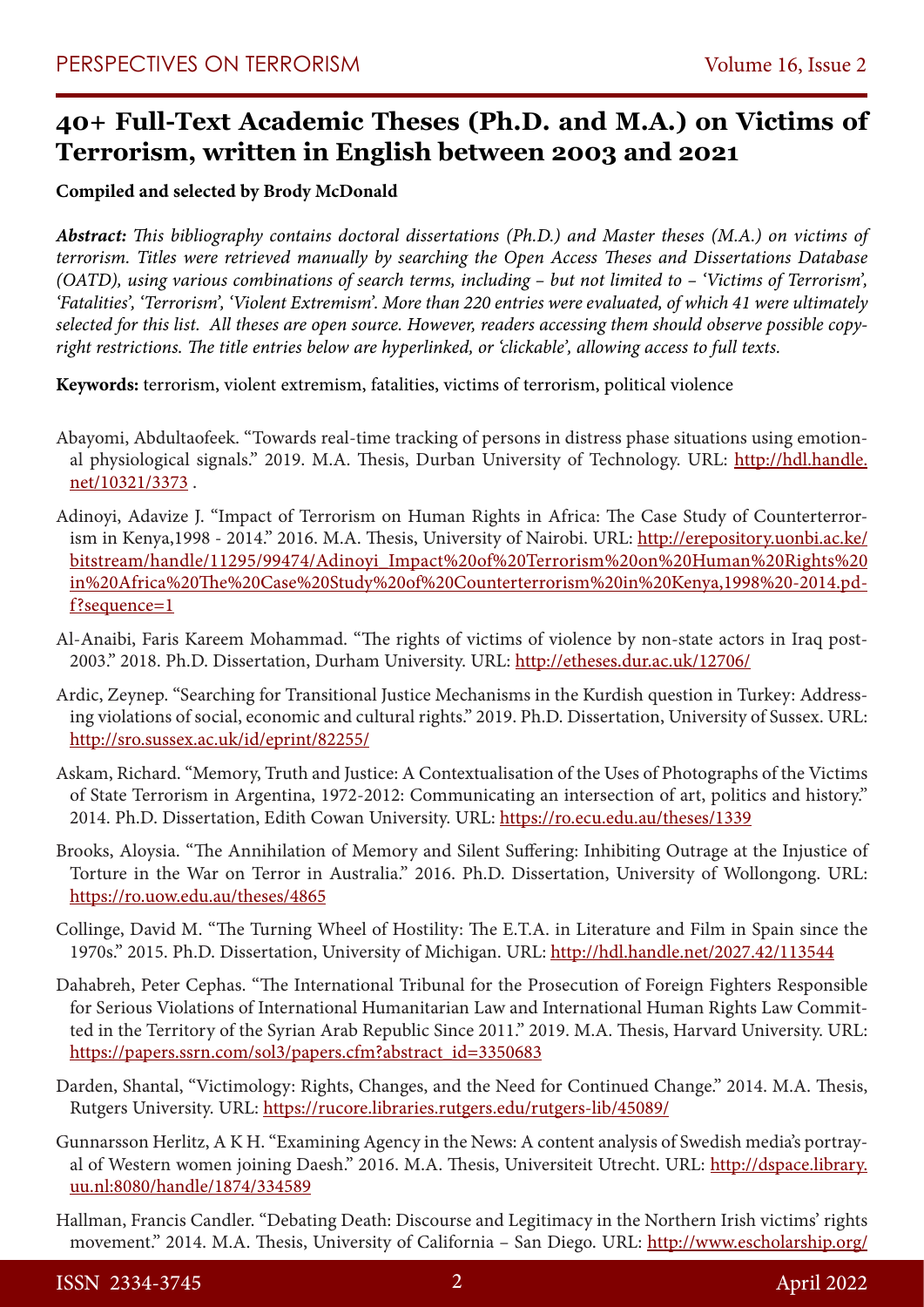## uc/item/5m34j04g

- Heger, Lindsay L. "In the Crosshairs: Explaining Violence against Civilians" 2010. Ph.D. Thesis, University of California – San Diego. URL: http://www.escholarship.org/uc/item/6705k88s
- Hossaini, Abbas Ali. "Survivors of Terrorism: A Study on How Survivors of the Terrorist Attacks Perceive their Attackers." 2019. M.A. Thesis, Malmö University. URL: http://urn.kb.se/resolve?urn=urn:nbn:se:mau:diva-24026
- Hudd, Ellie Catherine. "Quantifying and Typifying Image Use in Television News Coverage of Mass Shootings." 2020. M.A. Thesis, University of Kentucky. URL: https://uknowledge.uky.edu/cgi/viewcontent. cgi?article=1096&context=comm\_etds
- Iqbal, Khuram. "Evolution of Suicide Terrorism: A Case Study of Pakistan." 2014. Ph.D. Dissertation, Macquarie University. URL: http://hdl.handle.net/1959.14/1054978
- Jacques, Carmen. "Everyday Ethics and Storytelling after Terrorism: Collaborative ethnographies exploring intersubjective identities through anthropology, victim/survivor studies and communication and cultural studies." 2021. M.A. Thesis, Edith Cowan University. URL: https://ro.ecu.edu.au/theses/2392
- Jhangiani, Rajiv Sunil. "Processing Terror: An Investigation into the Immediate and Short-Term Psychological Effects of a Terrorist Attack." 2008. Ph.D. Dissertation, University of British Columbia. URL: http:// hdl.handle.net/2429/2780
- Kadmon Sella, Zohar. "News Media and the Authority of Grief: The Journalistic Treatment of Terrorism Victims as Political Activists." 2014. Ph.D. Dissertation, Columbia University. https://doi.org/10.7916/ D8PR7SZJ
- Kihara, Evonne W. "Impact of terrorism and counter-terrorism on the right to education." 2010. M.A.Thesis, University of Pretoria. URL: http://hdl.handle.net/2263/16771
- Leiby, Michele. "State-Perpetrated Wartime Sexual Violence in Latin America." 2012. Ph.D. Dissertation, University of New Mexico. URL: http://hdl.handle.net/1928/20221
- Moran, M J. "Trafficked into War: Investigating the case of the Islamic State of Iraq and the Levant, how do women and girls continue to be disproportionately vulnerable to sex trafficking and systematic rape in periods of armed conflict and civil unrest?" 2016. M.A.Thesis, Universiteit Utrecht. URL: https://studenttheses.uu.nl/handle/20.500.12932/24266
- Noorzai, Roshan. "The Role of Media in the Framing of the Afghan Conflict and the Search for Peace." 2012. Ph.D. Dissertation, Ohio University. URL: http://rave.ohiolink.edu/etdc/view?acc\_num=ohiou1343658475
- Nqweni, Zinziswa C. "A phenomenological approach to families victimized by political violence." 2007. Ph.D. Dissertation, University of Pretoria. URL: http://hdl.handle.net/2263/23337
- Ogionwo, Theresa. "Social Problems and the Rise of Terrorism in Nigeria: Implications for International Social Work practice." 2016. M.A. Thesis, University of Gävle. URL: http://urn.kb.se/resolve?urn=urn:nbn:se:hig:diva-21093
- Okan, Ceylan. "Individual differences in empathy towards terrorism." 2017. M.A. Thesis, Western Sydney University. URL: http://hdl.handle.net/1959.7/uws:45565
- Olson, Danel. "9/11 Gothic: Trauma, Mourning, and Spectrality in Novels from Don DeLillo, Jonathan Safran Foer, Lynne Sharon Schwartz, and Jess Walter." 2016. Ph.D. Dissertation, University of Stirling. URL: http://hdl.handle.net/1893/25276
- Park, Rebekah Su. "We Are Militants and Victims of State Terrorism": Resistance and Reparations in the Association of Former Political Prisoners of Córdoba, Argentina." 2012. M.A. Thesis, UCLA. URL: http:// www.escholarship.org/uc/item/4d91759p